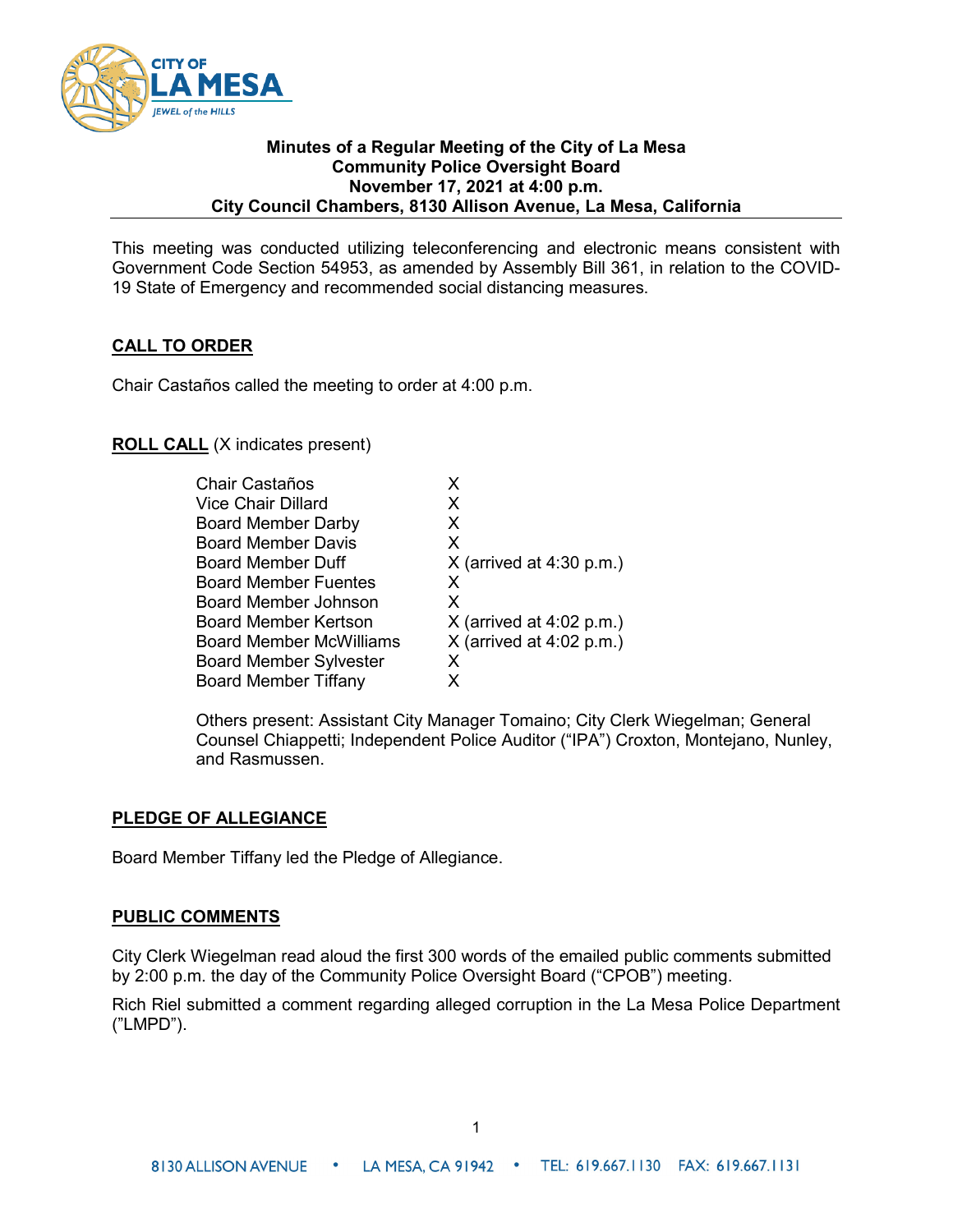### **CURRENT BUSINESS**

### **1. LA MESA POLICE DEPARTMENT UPDATES**

Chief Sweeney provided an update on LMPD's staffing and recruitment efforts. Chief Sweeney announced the LMPD was working on an upcoming training for the CPOB and encouraged the Board Members to participate in a police ride-along. Chief Sweeney shared information on the Mobile Crisis Response Team ("MCRT"), a response team for mental health crisis.

Following Board questions and comments, no action was taken.

### **2. UPDATED INDEPENDENT POLICE AUDITOR POLICIES AND PROCEDURES**

General Counsel Chiappetti reviewed the updates to the Independent Police Auditor Policies and Procedures.

Board questions and comments ensued.

ACTION: Motioned by Board Member Darby and seconded by Board Member Fuentes to change the title of Section 1 to better reflect the information being provided and forward to the City Council for consideration and approval.

Vote: 10-0

| Yes:       | Chair Castaños, Vice Chair Dillard, Board Members Darby, Davis, Fuentes,<br>Johnson, Kertson, McWilliams, Sylvester, and Tiffany |
|------------|----------------------------------------------------------------------------------------------------------------------------------|
| No:        | <b>None</b>                                                                                                                      |
| Abstained: | None                                                                                                                             |
| Absent:    | <b>Board Member Duff</b>                                                                                                         |

Motion passed.

### **3. DRAFT 2022 COMMUNITY POLICE OVERSIGHT BOARD WORKPLAN**

Chair Castaños provided an update on the review of the CPOB Workplan. She commented on the review of reports from the ad hoc subcommittees and commended the stellar work put forth. Chair Castaños announced the Workplan presentation was scheduled for a February 2022 Council meeting.

Board questions and comments ensued.

ACTION: Following discussion, it was the consensus of the Board to direct staff to add a new item to the 2022 Work Plan regarding public and employee health and safety.

### **STAFF AND BOARD MEMBER ANNOUNCEMENTS**

Assistant City Manager Tomaino reminded Board members to attend mandatory ethics training.